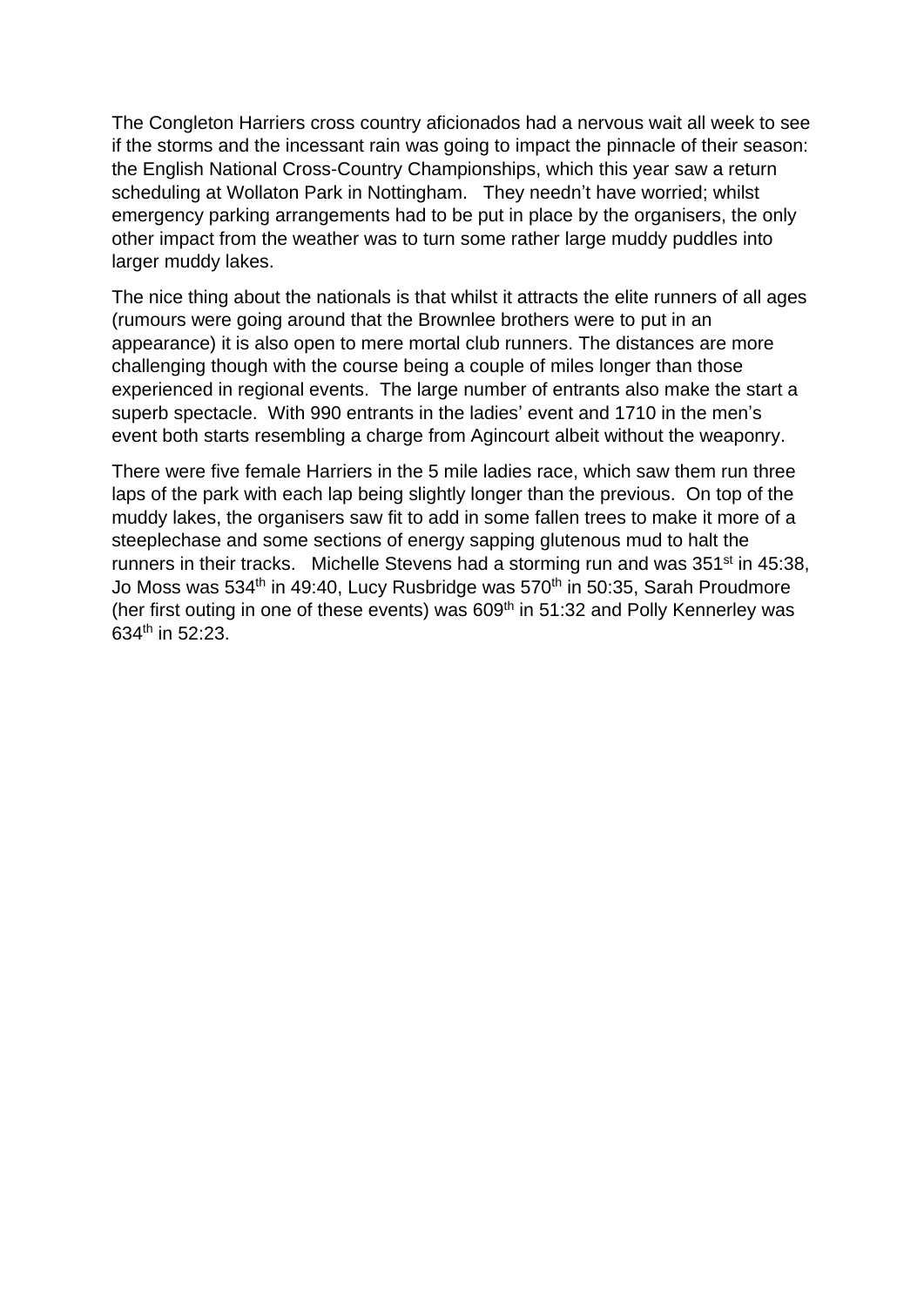

Michelle Stevens **Photo:** Saucony event photo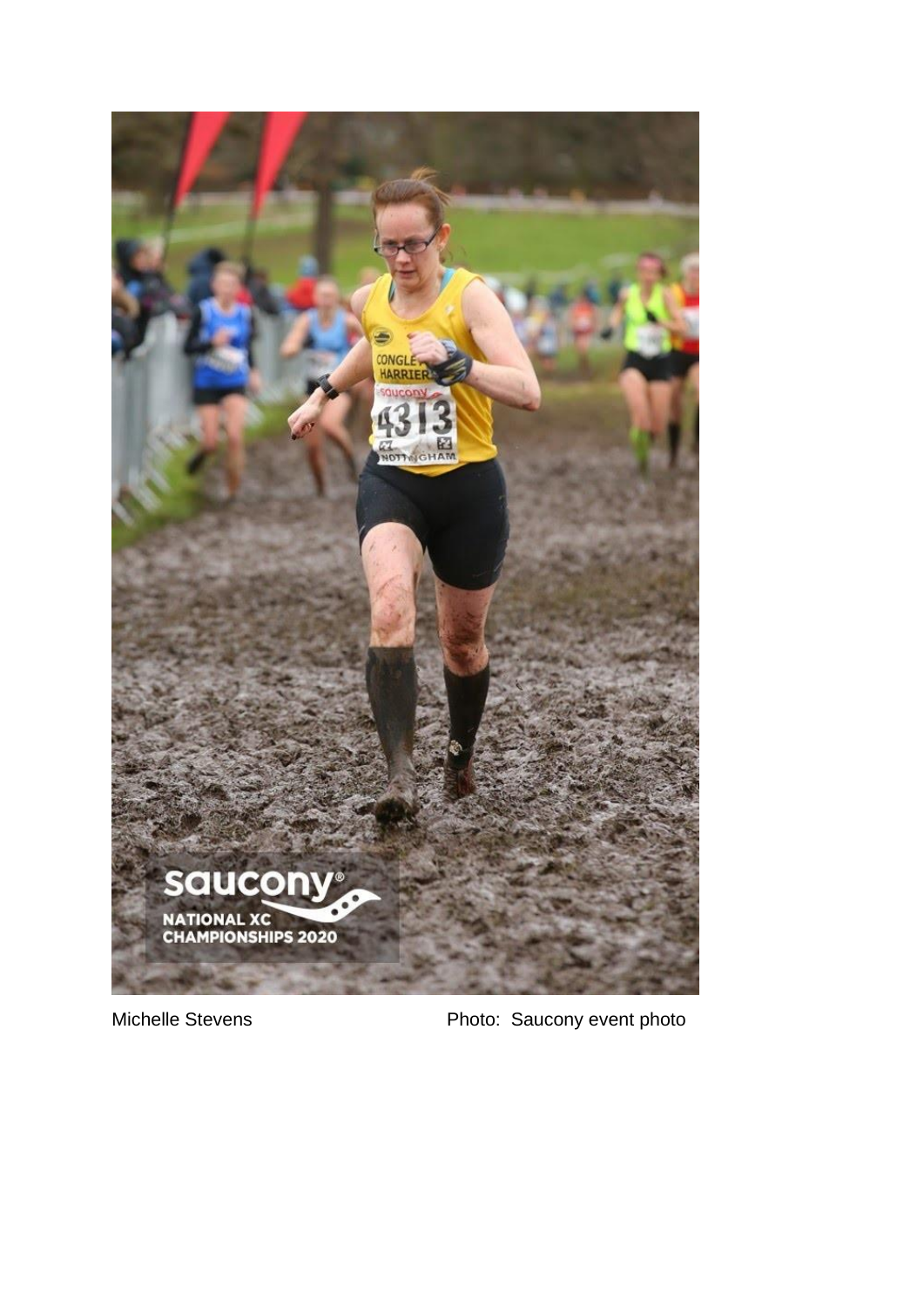

Polly Kennerley **Photo: Paul Birdsall** 

There were four male Harriers at the start of the 7.5 mile men's race which followed the same route as the ladies with one additional loop. The race was about 2-3 weeks too early for Chris Moss who, returning from injury, was under strict physio instruction to limit his time and distance which meant he ran a premeditated three of the four laps before halting. Out of the remaining three Harriers Bryan Lomas had the best run finishing 659<sup>th</sup> in 57:15 (all the additional Manchester cross-country events he has entered this season clearly paying dividends), Adam Powell, running with a dicky knee was 1534<sup>th</sup> in 75:26 and Nick Budd had an enjoyable run to finish 1580th in 77:36.



Bryan Lomas **Photo: Paul Birdsall**